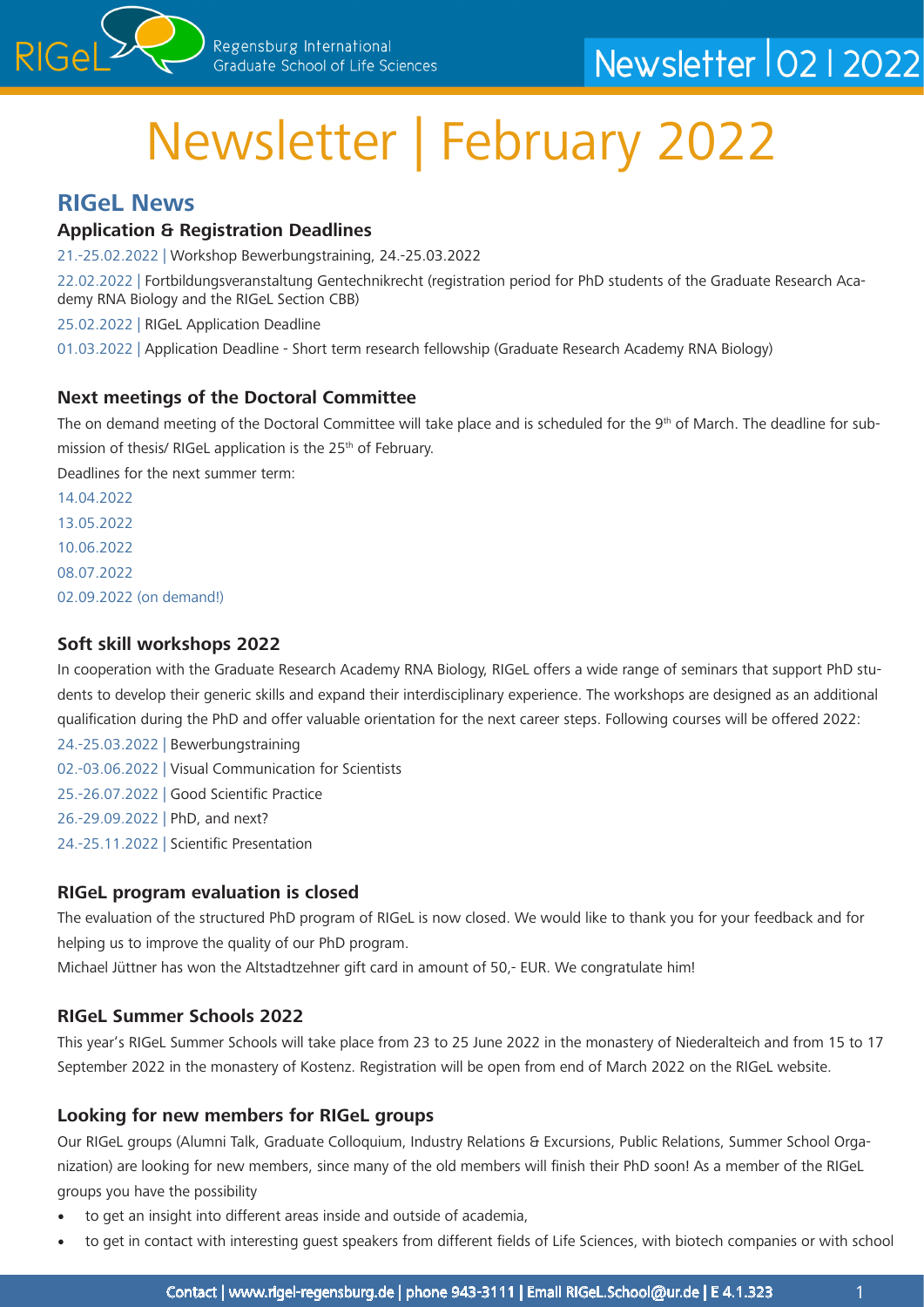

classes,

- to improve your organization or teaching skills,
- to be part of a friendly and funny community of active RIGeL PhD students,
- to get RIGeL credit points as Other Career Supporting Events.

If you are interested in joining one of the groups, please write an email directly to the group or to Rigel.School@ur.de. To find out more about the RIGeL groups, visit their website:<https://www.rigel-regensburg.de/index.php?browse=88>

#### **Exciting experiments of your own project aimed for a wide audience**

What can I show or explain from my own PhD or research project within 2-3 hours to young people or to other interested parties outside of the field which inspires them and motivate to participate?

We are looking for interested PhD students, postdocs or professors who are motivated to perform exciting experiments or other activities from their own PhD or research project as well as from other fields of bio(techno)logy with children, young people or with other interested parties from the broad public.

The RIGeL Public Relations Group is regularly participating in different public events such as Boys' Day, Girls' Day, Nacht. Schafft.Wissen and successfully performing the one-day Student Lab in schools at least 3x per year. However, our faculty and its broad range of research offer much more potential. Therefore, we would like to "pool" our knowledge and skills in the faculty and participate in the MINT-Labs project with interesting experiments and activities.

What exactly is it about? Whether it is ants or bee research, ecology and environmental protection, or research on cocoa beans, kidney research or the current Covid-19 research, there are many exciting topics that can also be of interest to an audience outside of the field. Therefore, we want to encourage everyone to create or design short and small (approx. 2-3 hours) experiments or activities based on its own research, which can be carried out in the public laboratory of the MINT-Labs.

The MINT-Labs are a joint project of the city of Regensburg, the OTH, the UR and other companies from Regensburg and are located in the RUBINA house on the TechCampus (near OTH and TechBase). More information on the MINT house you can find on their website: [www.mint-labs-regensburg.de.](www.mint-labs-regensburg.de) The events in the MINT-Labs are published on their homepage and the registration is also available there.

Anyone who would like to participate with a small experiment or activity in the MINT-Labs project is welcome to contact us by sending an email to Rigel.School@ur.de. We look forward to many exciting experiments and projects!

# **People**

#### **Alumni**

Florian Gürtler, Section Biomed | PhD topic: "Pathogenese des mutierten Ca2+-Kanals CACNA1H beim primären Hyperaldosteronismus und Rolle der zellulären ph-Homöostase für die Regulation der Aldosteronproduktion in Nebennierenzellen", supervisor: PD Dr. Sascha Bandulik

Michael Pilsl, Section CBB | PhD topic: "Reconstitution of the RNA polymerase I initiation complex from recombinant initiation factors and regulation of its activity", supervisor: Prof. Dr. Herbert Tschochner

Christina Kiel, Section Biomed | PhD topic: "Age-Related Macular Degeneration (AMD) - Investigations into the Molecular Mechanisms of Genetic Associations", supervisor: Prof. Dr. Bernhard Weber

Bianca Dufner, Section Biomed | PhD topic: "G(alpha)s-to-G(alpha)i switch of G protein-coupled receptor signalling in rheumatoid arthritis synovial fibroblasts", supervisor: Prof. Dr. Rainer Straub